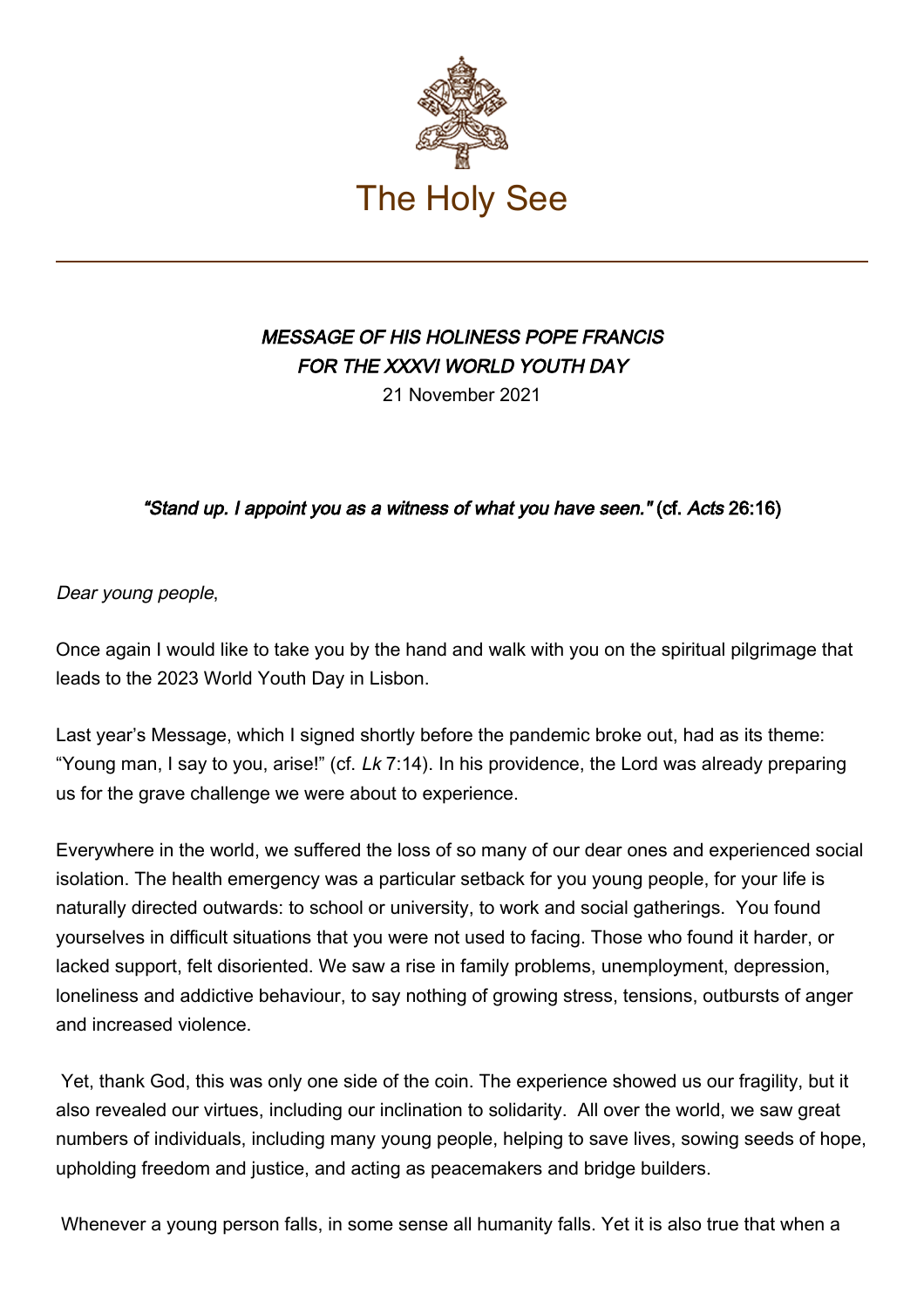young person rises, it is as if the whole world rises as well. Young people, what great potential you have in your hands! What great strength you have in your hearts!

 Today too, God is saying to each one of you: "Arise!" I fervently hope that this Message may help us prepare for new times and a new page in the history of humanity. Yet we cannot begin anew without you, dear young people. If our world is to arise, it needs your strength, your enthusiasm, your passion. I would like, then, to meditate with you on the passage of the Acts of the Apostles where Jesus says to Saint Paul: "Arise! I have appointed you to testify to what you have seen" (cf. Acts 26:16).

# Paul's witness before the king

 The verse that has inspired the theme of the 2021 World Youth Day is taken from the testimony of Paul before King Agrippa following his imprisonment. Paul, formerly the enemy and persecutor of Christians, is now on trial precisely for his faith in Christ. Some twenty-five years later, the apostle recounted the story of his fateful encounter with Christ.

 Paul states that he persecuted Christians, until one day while travelling to Damascus to arrest some of them, a light "brighter than the sun" shone around him and his companions (cf. Acts 26:13). He alone, however, heard "a voice": the voice of Jesus who spoke to him, calling him by name.

# Saul! Saul!

 Let us take a closer look at this event. By calling Saul by name, the Lord made him realize that he knew him personally. It was as if he said: "I know who you are and what you are up to; even so, I am speaking directly to you". Twice, the Lord calls Paul by name as the sign of an important special vocation; so he had earlier done with Moses (cf. Ex 3:4) and Samuel (cf. 1 Sam 3:10). Falling to the ground, Saul realizes that he is witnessing a theophany, a powerful divine revelation that throws him into confusion, but does not destroy him. Instead, he finds himself called by name.

 Only a personal and non-anonymous encounter with Christ changes lives. Jesus shows that he knows Saul very well, "inside out". Even though Saul is a persecutor, even though his heart is full of hatred for Christians, Jesus realizes that this is due to ignorance. He wants to show in him his mercy. This grace, this unmerited and unconditional love, will be the light that radically transforms Saul's life.

# Who are you, Lord?

 Before this mysterious presence calling out his name, Saul asks: "Who are you, Lord?" (Acts 26:15) This question is decisive, and sooner or later all of us have to ask it. It is not enough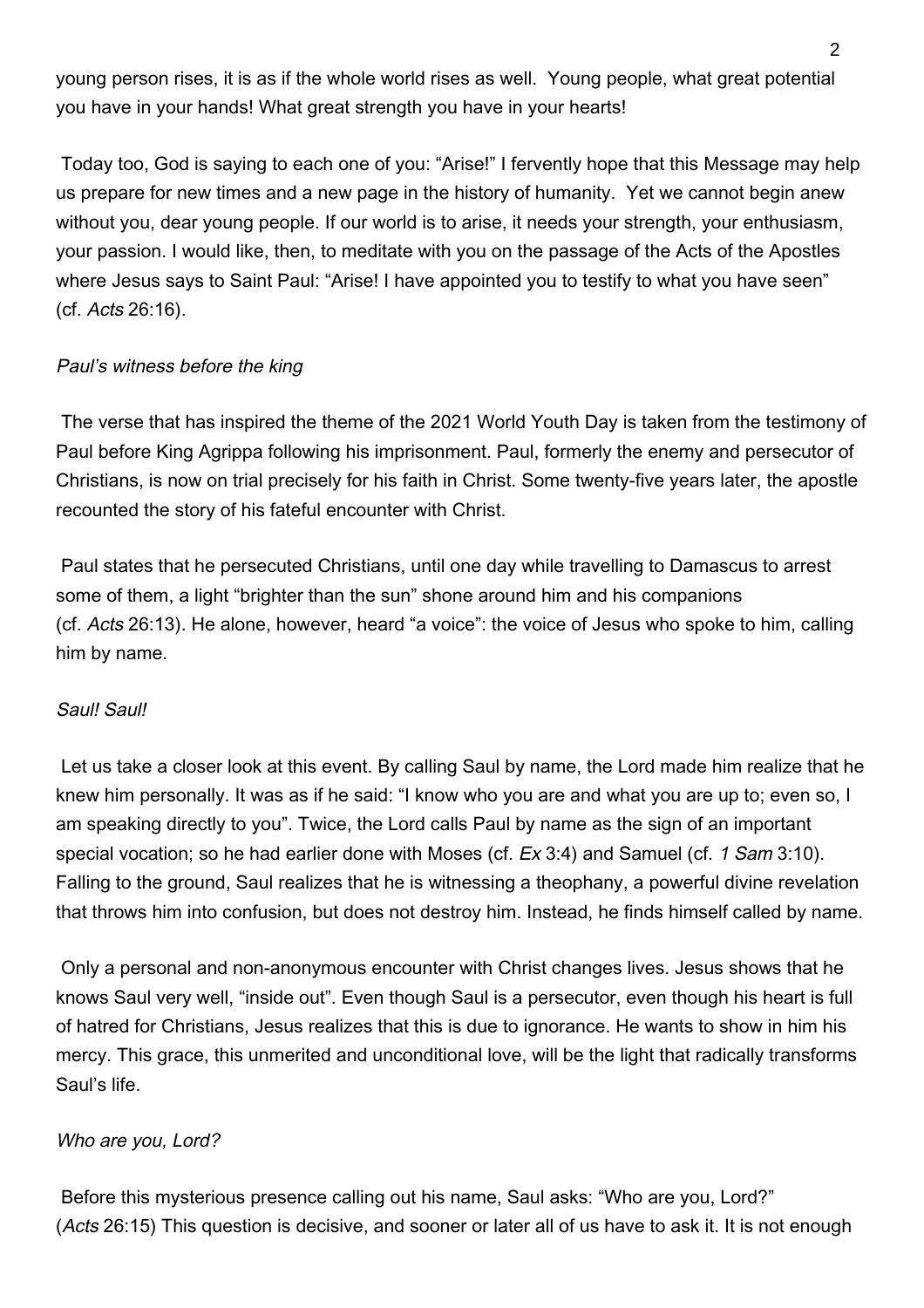to hear other people speak about Jesus; we need to speak to him ourselves, personally. Deep down, this is what prayer is all about. Prayer means talking directly with Jesus, even though our heart may still be confused and our mind full of doubts or even contempt for Christ and Christians. I pray that every young person, in the depths of his or her heart, will eventually ask the question: "Who are you, Lord?"

We can no longer assume that everyone knows Jesus, even in the age of the internet. The question that many people are asking of Jesus and his Church is precisely this: "Who are you?" In the entire story of Saint Paul's calling, this is the only time in which he, Paul, speaks. And the Lord immediately replies: "I am Jesus whom you are persecuting" (ibid.).

## "I am Jesus, whom you are persecuting!"

 With this answer, Jesus reveals to Saul a great mystery: that he sees himself as one with the Church, with Christians. Up to that point, Saul had seen nothing of Christ, but only the faithful whom he had cast into prison (cf. Acts 26:10) and in whose killing he had consented (ibid.). He had seen how Christians responded to evil with goodness, hatred with love, enduring injustice, violence, calumnies and persecutions for the name of Christ. In some way, without knowing it, Saul had already encountered Christ. He had encountered him in Christians!

 How many times have we heard it said "Jesus yes, the Church no!", as if one could be an alternative to the other. One cannot know Jesus if one does not know the Church. One cannot know Jesus apart from the brothers and sisters in his community. We cannot call ourselves fully Christian unless we experience faith's ecclesial dimension.

# "It hurts you to kick against the goads"

 With these words, the Lord speaks to Saul after he had fallen to the ground. Yet for some time he had no doubt been mysteriously repeating those same words to Saul, in an attempt to draw him to himself. Saul, however, had resisted. Our Lord addresses that same gentle "reproach" to every young person who turns away from him: "How long will you flee from me? Why can't you hear me calling you? I am waiting for you to come back to me". There are times when we too say, like the prophet Jeremiah: "I will no longer think about him" (cf. Jer 20:9). Yet a fire burns in every person's heart: even if we try to stifle it, we will not succeed, because it is stronger than we are.

 The Lord chose someone who was persecuting him, completely hostile to him and his followers. We see that, in God's eyes, no one is lost. Thanks to a personal encounter with him, we can always start over again. No young person is ever beyond the reach of God's grace and mercy. Of no one can we say: He's too far gone… It's too late… How many young people passionately rebel and go against the grain, while deep in their hearts they feel a need to be committed, to love with all their heart, to have a mission in life! In the young Saul, Jesus saw exactly that.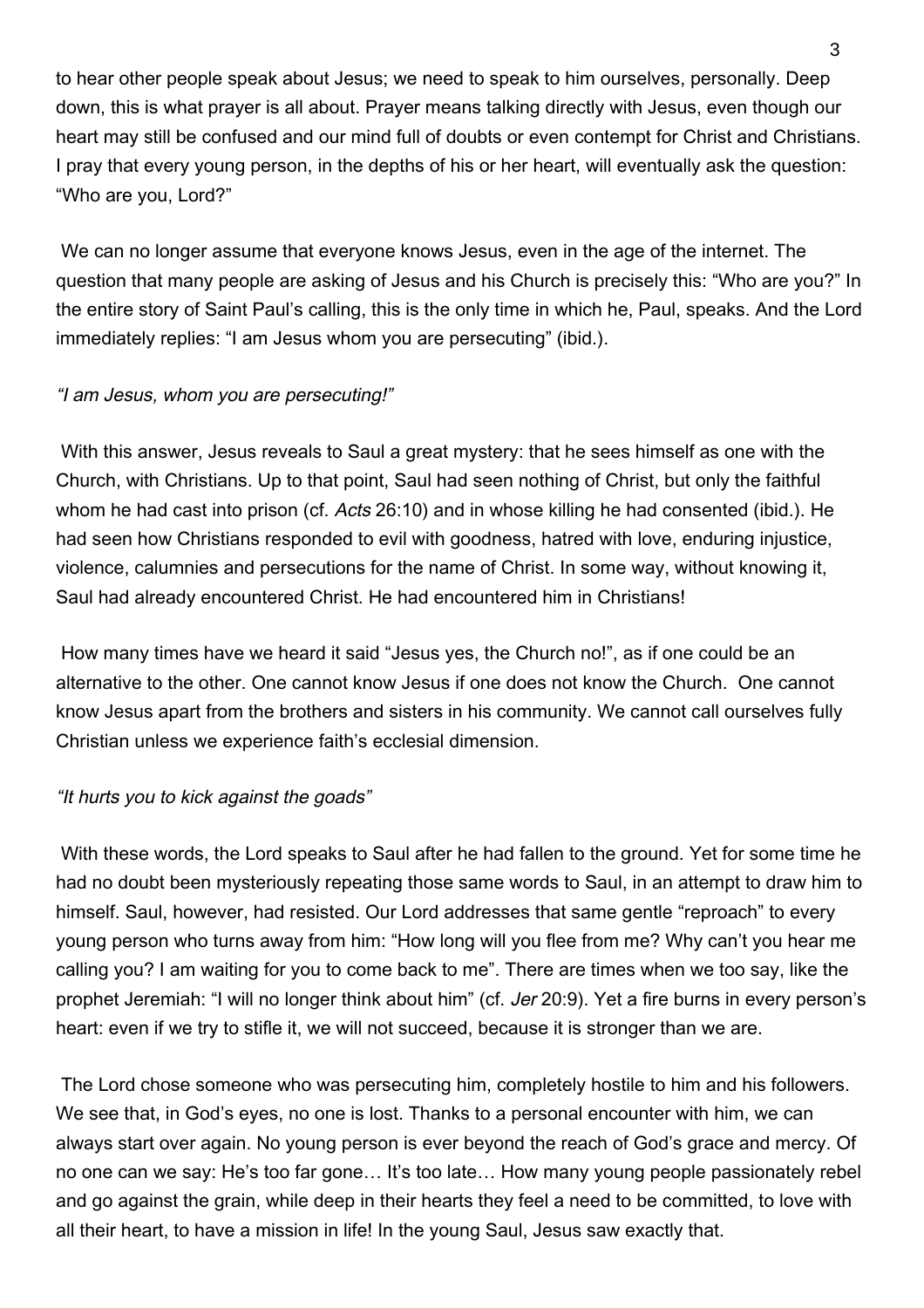#### Recognizing our blindness

 We can imagine that, before his encounter with Christ, Saul was to some extent "full of himself", thinking he was "great" on the basis of his moral integrity, zeal, background and education. Certainly, he was convinced of being right. Once the Lord reveals himself, Saul "falls to the ground", blinded. Suddenly, he is unable to see, both physically and spiritually. His certainties are shaken. In his heart, he realizes that his passionate zeal to kill Christians was utterly wrong. He realizes that he does not possess absolute truth, and is indeed far from it. His certainties and his pride dissipate; suddenly he finds himself disoriented, weak and "small".

 Such humility – the awareness of our limitations – is essential! Those who are convinced that they know everything about themselves, other persons and even religious truths, will find it hard to encounter Christ. Saul, once blinded, lost his reference points. Alone in darkness, the only clear things were the light he saw and the voice he heard. How paradoxical! Only when we are blinded, do we start to see!

 After his overpowering experience on the road to Damascus, Saul preferred to be called Paul, a name that means "small". This was not like those nicknames or made-up names so common today. His encounter with Christ changed his life; it made him feel truly small and tore down everything preventing him from truly coming to know himself. As he tells us: "I became the least of the apostles, unfit to be called an apostle, because I persecuted the Church of God" (1 Cor 15:9).

 Saint Therese of Lisieux, like so many other saints, loved to say that humility is truth. Nowadays we fill up our time, especially on social media, with any number of "stories", often carefully constructed with backdrops, web cameras and special effects. More and more, we want to be in the spotlight, perfectly framed, ready to show our "friends" and "followers" an image of ourselves that does not reflect who we really are. Christ, the noonday sun, comes to enlighten us and to restore our authenticity, freeing us from all our masks. He shows us clearly who we are, for that is exactly how he loves us.

#### Changing perspective

 Paul's conversion did not involve turning back, but being open to a completely new way of seeing things. He continued on his journey to Damascus, but something had changed; now he was a different person (cf. Acts 22:10). Conversion can renew our everyday lives. We continue to do what we did before, but our hearts and motives are now changed. In the case of Paul, Jesus told him to continue on to Damascus, where he had originally been going. Paul obeyed, but the goal and purpose of his journey were radically altered. From this point on, Paul will view things with new eyes, no longer as a persecutor and executioner, but as a disciple and a witness. In Damascus, Ananias will baptize him and present him to the Christian community. In silence and prayer, Paul would deepen his experience and the new identity bestowed on him by the Lord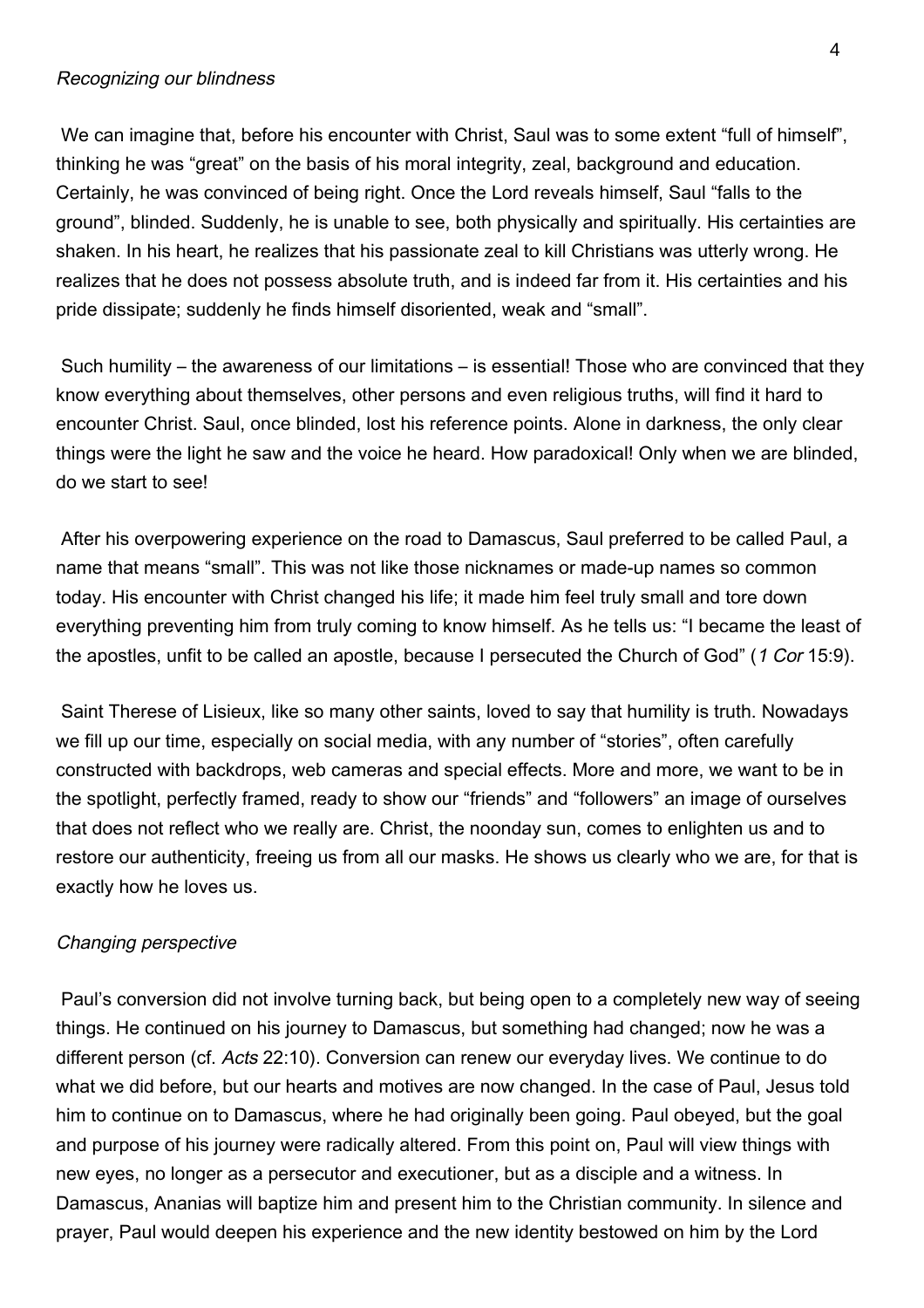Jesus.

# Do not dissipate the strength and passion of youth

 Paul's attitude prior to his encounter with the risen Jesus is not so strange for us. How much strength and passion also well up in your own hearts, dear young people! Yet the darkness around and inside you can prevent you from seeing things rightly. You can risk finding yourselves lost in fighting meaningless and even violent battles. Sadly, the first victims will be yourselves and those closest to you. There is also the danger of fighting for causes that begin by upholding just values, but once carried to extremes, turn into destructive ideologies. How many young people today inspired, perhaps driven, by political or religious convictions, end up becoming instruments of violence and destruction in the lives of many others! Some, moving with ease in the digital world, use virtual reality and social networks as a new battlefield, unscrupulously employing the weapon of fake news to spread venom and to wipe out their adversaries.

 When the Lord broke into Paul's life, he did not suppress his personality or passionate zeal. Instead, he brought those gifts of his to full flower by making him a great herald of the Gospel to the very ends of the earth.

## The apostle of the nations

 Henceforth, Paul would be called the "apostle of the nations". Paul, who had been a Pharisee, a scrupulous follower of the Law! Here we see yet another paradox: the Lord putting his trust in the very one who had persecuted him. Like Paul, each of us can hear a voice in our heart saying: "I trust you. I know your story and I lay hold of it, together with you. Even if you have often been against me, I choose you and make you my witness". God's ways of thinking can turn the worst persecutor into a great witness.

 Christ's disciples are called to be "the light of the world" (Mt 5:14). Paul must now testify to what he saw, but for the time being he is blind. Another paradox! Yet by virtue of his personal experience, Paul can fully identify with those to whom the Lord will send him. That was why he was made a witness: "to open their eyes, so that they may turn from darkness to light" (Acts 26:18).

### "Arise and bear witness!"

 When we embrace the new life bestowed on us in baptism, the Lord gives us an important and life-changing mission: "You are to be my witness!"

 Today Christ speaks to you the same words that he spoke to Paul: Arise! Do not remain downcast or caught up in yourself: a mission awaits you! You too can testify to what Jesus has begun to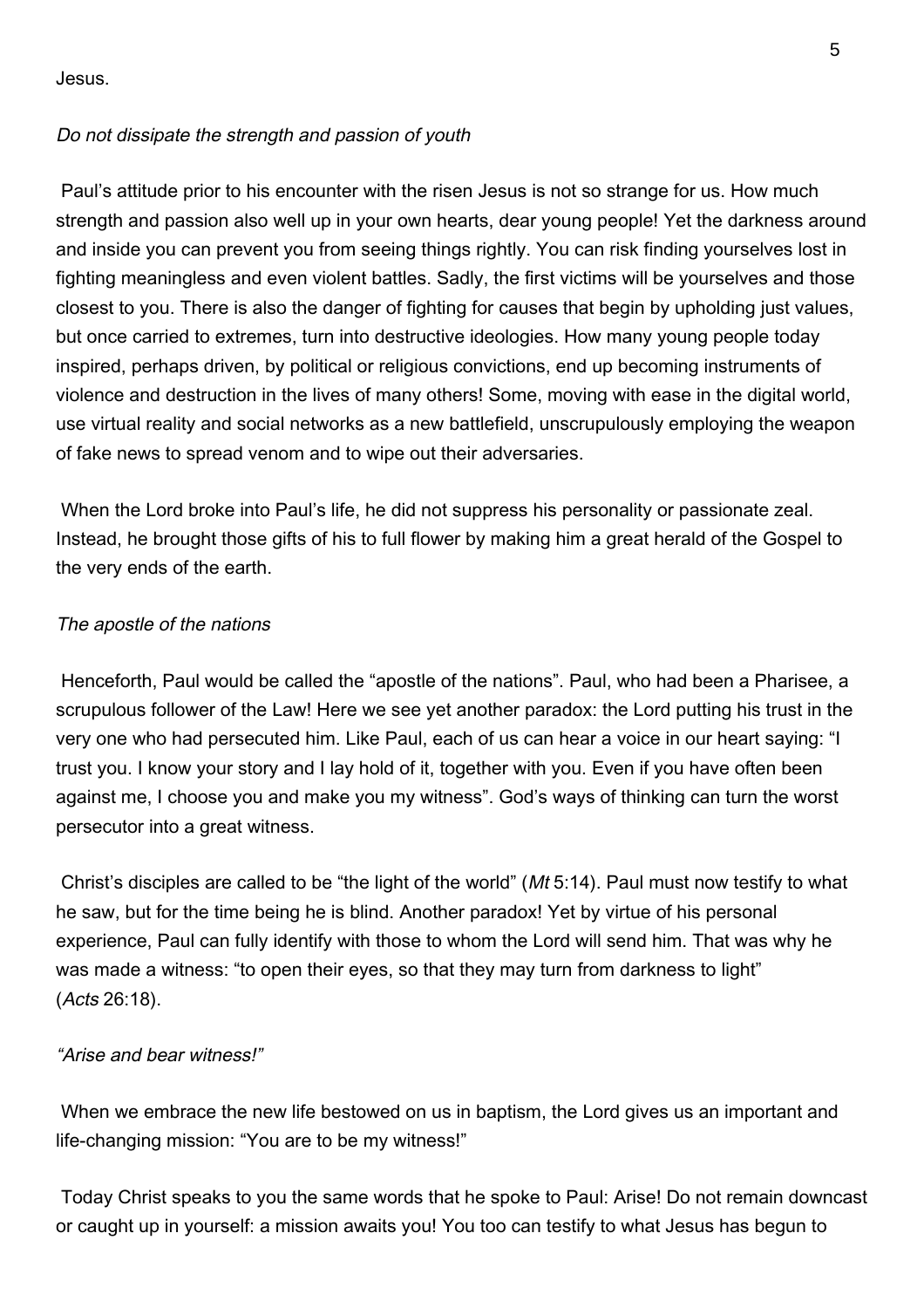accomplish in your lives. In Jesus' name, I ask you:

- Arise! Testify that you too were blind and encountered the light. You too have seen God's goodness and beauty in yourself, in others and in the communion of the Church, where all loneliness is overcome.

- Arise! Testify to the love and respect it is possible to instil in human relationships, in the lives of our families, in the dialogue between parents and children, between the young and the elderly.

- Arise! Uphold social justice, truth and integrity, human rights. Protect the persecuted, the poor and the vulnerable, those who have no voice in society, immigrants.

- Arise! Testify to the new way of looking at things that enables you to view creation with eyes brimming with wonder, that makes you see the Earth as our common home, and gives you the courage to promote an integral ecology.

- Arise! Testify that lives of failure can be rebuilt, that persons spiritually dead can rise anew, that those in bondage can once more be free, that hearts overwhelmed by sorrow can rediscover hope.

- Arise! Testify joyfully that Christ is alive! Spread his message of love and salvation among your contemporaries, at school and in the university, at work, in the digital world, everywhere.

The Lord, the Church and the Pope trust you and appoint you to bear witness before all those other young people whom you will encounter on today's "roads to Damascus". Never forget that "anyone who has truly experienced God's saving love does not need much time or lengthy training to go out and proclaim that love. Every Christian is a missionary to the extent that he or she has encountered the love of God in Christ Jesus" (*[Evangelii Gaudium](https://www.vatican.va/content/francesco/en/apost_exhortations/documents/papa-francesco_esortazione-ap_20131124_evangelii-gaudium.html#We_are_all_missionary_disciples)*, 120).

# Arise and celebrate WYD in the particular Churches!

Once again, I invite all of you, young people throughout the world, to take part in this spiritual pilgrimage leading to the celebration of the 2023 World Youth Day in Lisbon. The next event, however, will take place in your particular Churches, in the different dioceses and eparchies of the world, where the 2021 World Youth Day will be celebrated locally, on the Solemnity of Christ the King.

I hope that all of us can experience these steps along the way as true pilgrims, and not merely as "religious tourists"! May we be increasingly open to God's surprises, for he wants to light up our path. May we be more and more open to hearing his voice, also through the voices of our brothers and sisters. In this way, we will help one another to arise together and, at this troubled time in our